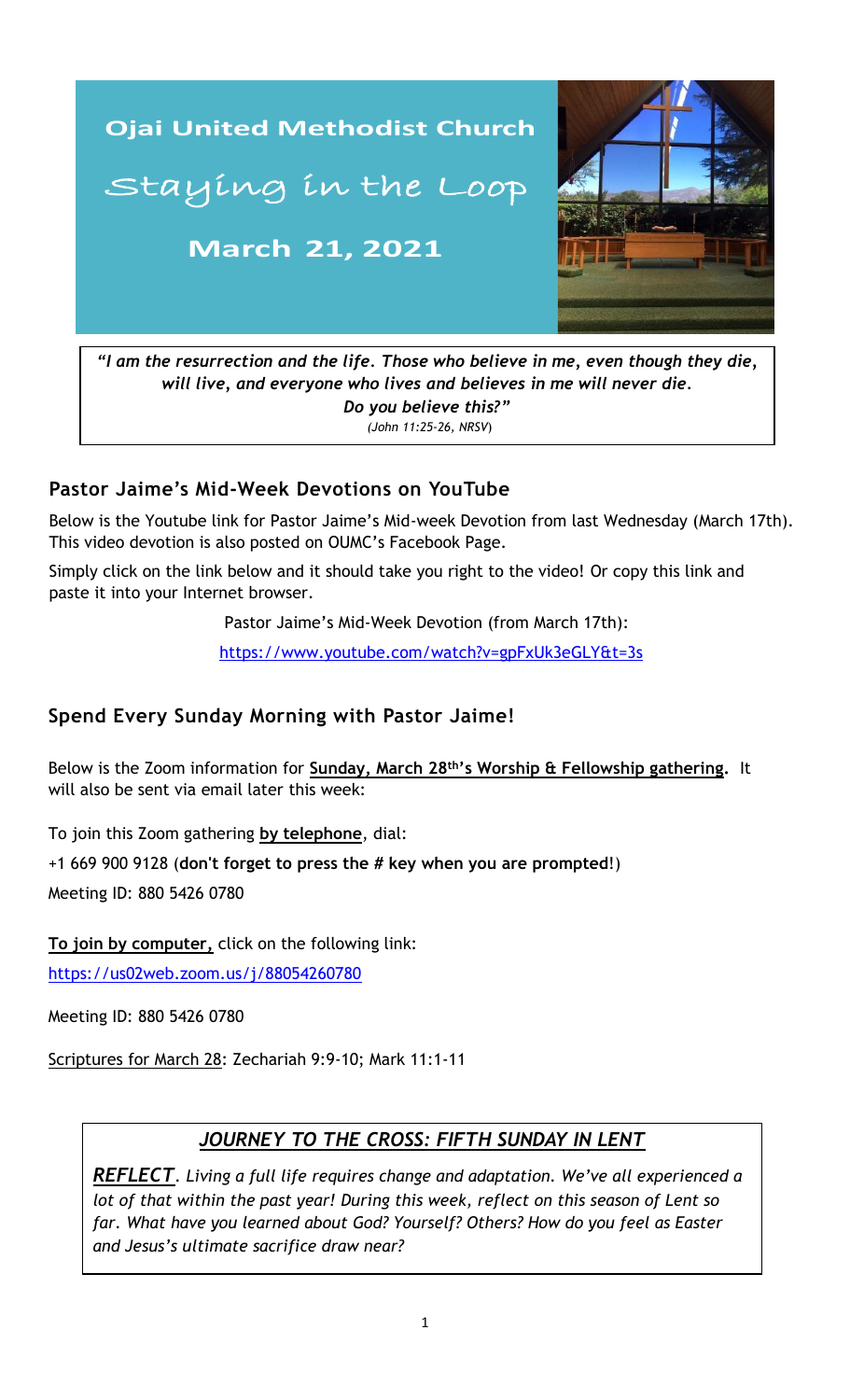# **Ojai UMC Re-opens Sunday, May 2nd!**

*The day we've all been waiting and praying for is here!* We have received permission from our District Superintendent, Rev. Jim Powell, to reopen our Sanctuary for in-person, limited capacity worship on Sunday, May 2<sup>nd</sup>, at 10:00 a.m.! (We will continue to gather at 10:00 a.m. as opposed to going back to our old worship time of 10:15 a.m.)

The "limited capacity" mandate from the County of Ventura and our Cal-Pac Conference means that 25% of our total congregation (47 people) will be allowed in our Sanctuary at one time (the maximum capacity for our Sanctuary is 188 people).

In order to comply with all CDC, State, County, and Cal-Pac Conference regulations, when coming onto our campus and the Sanctuary for worship:

- Everyone must wear a mask (even if you've been fully vaccinated).
- Seating will be six feet apart (family groups and individuals).
- No congregational singing, chanting, praying, or recitations will be allowed during our worship services. (*But not to worry - we have come up with very creative ways to keep our in-person services sacred and worshipful*!)
- No Coffee Fellowship following worship (no food or drink are allowed on the church campus (except for the pre-packaged Communion elements).
- Everyone who wants to attend worship in person will be required to call the church office and make a reservation.

More detailed information will be forthcoming on how our exciting re-opening rollout!

# **Pray Unceasingly…**

Although we are not currently able to gather in person to worship or pray, we most certainly can still pray together! As the Apostle Paul wrote in his Epistle to the Romans (Chapter 8), "*Nothing can separate us from the love of God through Christ Jesus*." Prayer connects us all, as God's Children. And nothing can ever separate us!

This week let us be in prayer for each other and for our dear brothers and sisters listed below.

**For strength and health:** The family of Lyle Stevenson (Nancy Dennis' brother); Jennie Leidig (recovering from a bad fall and pneumonia); Linda Aldous (recovering from back surgery on March 16<sup>th</sup>); Kevin Ball (Jean Ball's grandson, who suffered a stroke); Greg (friend of Angie, Lee Criger's daughter, recovering from brain surgery); Brandon (brother of Linda Aldous & Carol Longhom's friend diagnosed with cancer); Brenda Nelson and Bob Murphy (Marie Forrest's cousins); Jesse Rusch; Lisa (Doreen's niece); Katie (friend of Soni Wright); Carol Longhom; Aleena (granddaughter of the Dennis's); Linda Harris; Laurie King; Stella Lorraine Preston.

**Our homebound friends:** Lorayn Nelson, Robin Chambliss, Bob Unruhe, Norma Mitrany, Elaine Nelson, Allen Spencer, Lynn Hernandez, Jeanne Keyser, Pauline Larwood.

**For our Covenant Churches:** Chinese Mission (South Pasadena) and Pastor Timothy Ting; the Cal-Pac North District Office and Pastor Jim Powell, Pastor Mary Dennis, staff, and leaders.

**For our Church Leadership:** North District Office; Rev. Jim Powell; staff and district leaders; Cal-Pac Conference; Bishop Grant Hagiya; staff and conference leaders.

#### **Other prayers:**

uncertain; all who are navigating how to remain connected with loved ones; Immigrants and All those effected by COVID-19; all people in the work field battling and working with COVID-19 head on; all who are quarantined; all who are alone in hospitals; all who are facing financial issues due to loss of jobs and/or unemployment; all who are feeling anxious and their families; a sense of community among students; our UMC Denomination; Veterans those serving and their families; Ojai's Homeless neighbors; the continued actions of justice in the Black Lives Matter movement; the young people who are demanding change with respect, peace, and their powerful voices; for the mental health and stability of all people during these trying times…

#### *GOD… IN YOUR MERCY… HEAR OUR PRAYERS. AMEN!*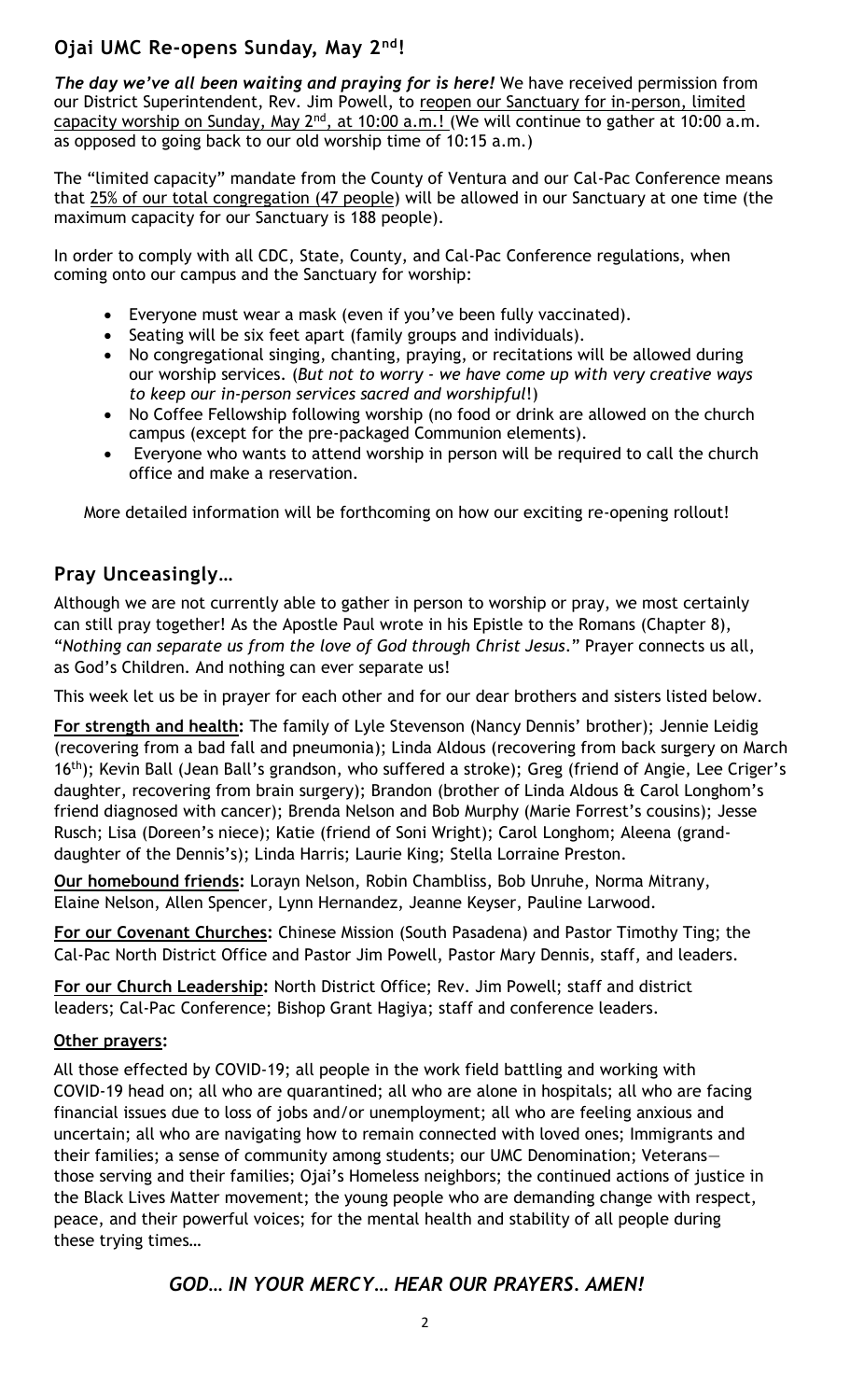# *From the Pastor's Desk...*

In Exodus 35:20-22, we read: "*Then all the congregation of the Israelites withdrew from the presence of Moses. And they came, everyone whose heart was stirred, and everyone whose spirit was willing, and brought the LORD's offering to be used for the tent of meeting, and for all its service, and for the sacred vestments. So they came, both men and women; all who were of a willing heart brought brooches and earrings and signet rings and pendants, all sorts of gold objects, everyone bringing an offering of gold to the LORD*."

Offerings to God come in all different shapes, sizes, and presentations! There is no gift too small to offer to God. The only factor that plays into our ability to give is our willingness to do so.

When our church joyfully reopens our Sanctuary for in-person worship services on May 2<sup>nd</sup>, those of you who have been away for the past year will be pleasantly surprised by all the work that has been done! Over the last several months, some of the projects that have been completed are: new gutters were added to Peterson Hall and to the office wall; new stucco was added to the office wall, the pastor's office wall, and the Fireside outside wall; new benches were added to the Memorial Garden to replace the previous benches; several eucalyptus trees were topped between Noah's Ark and the doctors' offices while several smaller trees were removed between the dentist's office; the juniper bushes along Maricopa Highway were removed; the eucalyptus trees by the shed were trimmed and a pine tree was removed in that same area. Additionally, several plumbing issues in the bathrooms were addressed, and a large supply of cleaning items, gloves, and masks were purchased.

However, there is still much work yet to do: putting new carpeting in the church and pastor's offices; tuning the sanctuary piano prior to our opening day; upgrading our church computers to continue to offer Zoom worship services for those who are unable to attend in person, and more. As you can imagine, with our building users not being able to continue to rent space in our church for over a year - and our traditional fundraising activities grinding to a halt - the money is coming in much more slowly than it is going out!

As we prepare to reopen our church in our "new normal", we want to ensure that our buildings and ministries continue to be supported by a firm foundation. Therefore, I humbly and respectfully ask that you consider making a financial "resurrection gift" to the church during this blessed Easter season. Unlike the Exodus scripture above, I'm not asking for your "*brooches and earrings and signet rings and pendants, or all sorts of gold objects"!* What I am hoping for, however, is that your "*heart will be stirred"* and *"your spirit is willing"* to make a donation in whatever amount you are comfortably able.

As we emerge from the pandemic darkness of this past year, we will all be true Resurrection People eager to go out into our community and spread the Good News of the Risen Christ! We want to ensure that our church building remains strong to continue to serve families, neighbors, friends, and community members in the many ways for which our beloved church is known.

I deeply appreciate your prayerful consideration of making a gift to the church at this time. Should you decide to do so, a special offering envelope has been included in this regular mail mailing.

John Wesley, the founder of Methodism, believed that giving is rooted in the very nature and activity of God, whose nature is love, which is the emptying of oneself on behalf of others, the giving of life, abundant and full life. Grace, God's unmerited love poured out to humanity supremely in Jesus Christ, is who God is. Love for God, therefore, inevitably involves giving of oneself to God and the neighbor. One cannot love and fail to give!

Thank you, dear church family members, for the life-giving gifts of your presence, prayers, financial support, service, witness, compassion, and love throughout the years!

Yours in Christ,

Pastor Jaime